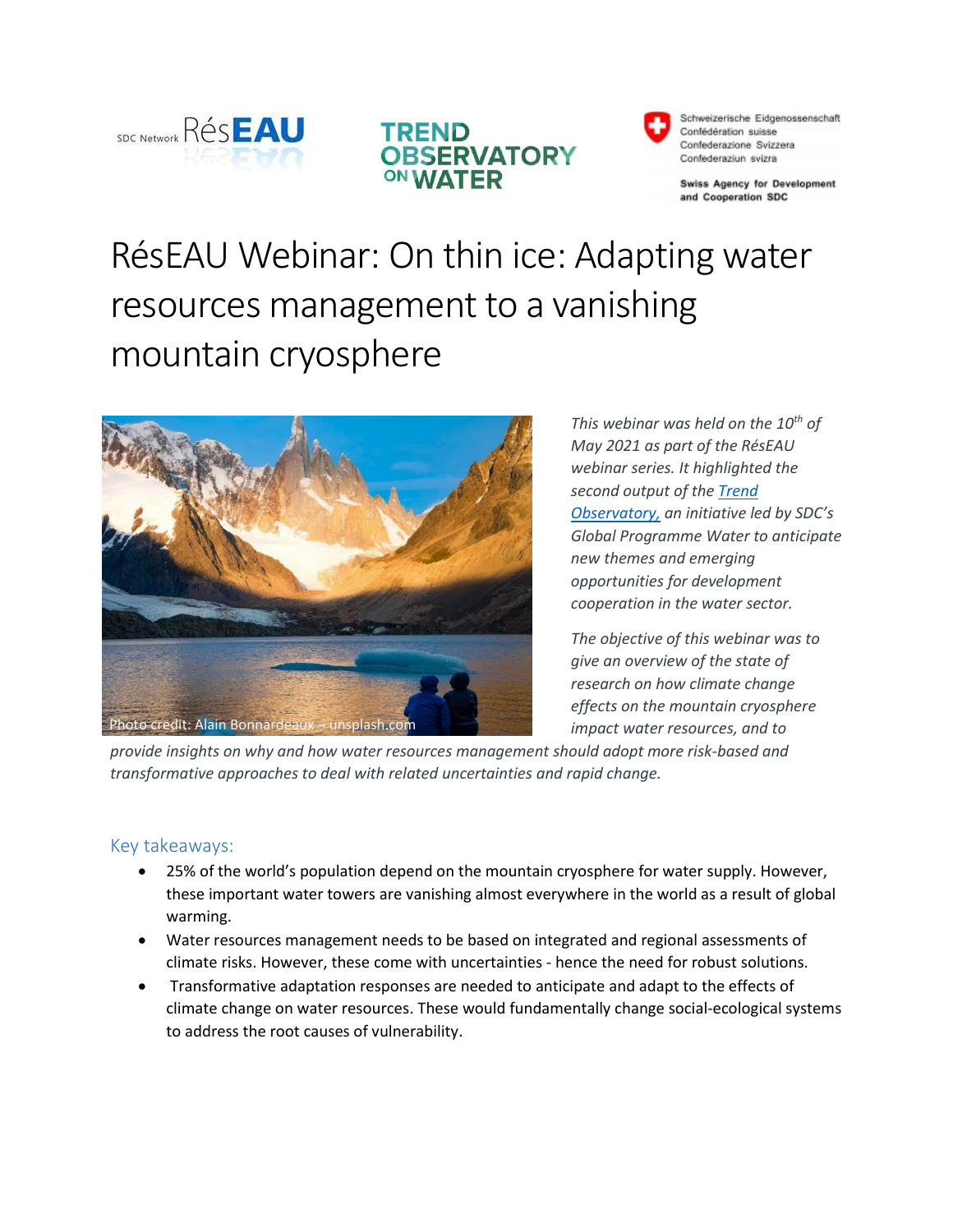# First speaker: Annika Kramer, Head of Water Programme, adelphi

The mountain cryosphere encompasses glaciers, snow, permafrost and ice in mountain areas. It is an important component in the hydrological cycle as it stores water in solid form during the winter and releases it as melting water in warmer periods, supplying billions of people in mountain areas and downstream with freshwater. However, recent research highlights that the world's most important water towers are also among the most vulnerable to climatic and socio-economic changes.

Global warming leads to slow onset changes as well as hydrological extremes, but the cause and effect relationships are complex and impacts vary considerably across regions and seasons. In general, as glaciers melt progressively, summer and annual run-off increases for a few years but at some point, reaches what is called "peak water", a point beyond which annual run-off decreases due to glacier decline. Alarmingly, projections forecast that peak water will have been reached already by the end of this century in many regions. Winter run-off, on the other hand, is expected to increase due to more precipitation falling as rain instead of snow. In terms of extreme events, frequency of rain-on-snow floods is expected to increase at higher elevations and decrease at lower elevations.

The consequences of a changing cryosphere will affect water resources and their uses, including for agriculture and hydropower. Climate and hydrological models can help water resources management, but we must also keep in mind that these come along with uncertainties, not only about future change but also about the socio-economic conditions that shape water dependency. Hence, water resources management needs to be based on integrated and regional assessments of climate related risks. Several tools have been developed and need to be used more broadly in water resources planning. Two examples are:

- The [Climate, Environment and Disaster Risk Reduction Integration Guidance \(CEDRIG\) tool](https://www.cedrig.org/) developed by the Swiss Agency for Development and Cooperation;
- The [Climate Risk Informed Decision Analysis \(CRIDA\) approach](https://en.unesco.org/crida) by UNESCO and partners

While risk assessments help better factor in uncertainties related to future conditions, they cannot eliminate these uncertainties. Mountain areas often involve a high degree of uncertainty, because of insufficient monitoring networks and difficulties related to data collection and fieldwork in remote high mountain areas. Therefore, management of water resources that depend on mountain cryosphere need to involve robust solutions. Robustness means that water-related management solutions can perform efficiently in various scenarios and changing conditions. Examples are solutions that bring multiple benefits or no-regret solutions. Building up water storage capacity is crucial to dealing with the lost storage capacity of glaciers. For multiple benefits, integrated storage concepts should consider enhancing natural storage potential. Nature-based solutions for adaptation have in general proven to be more resilient and flexibly adapted than hard infrastructure.

In the face of expected fundamental changes in the quantity and seasonality of flows, there is a need for more transformational adaptation, meaning more substantive, systemic changes. Decision-makers should anticipate radical impacts and prepare for them by overcoming technical path dependencies and working towards institutional and societal change.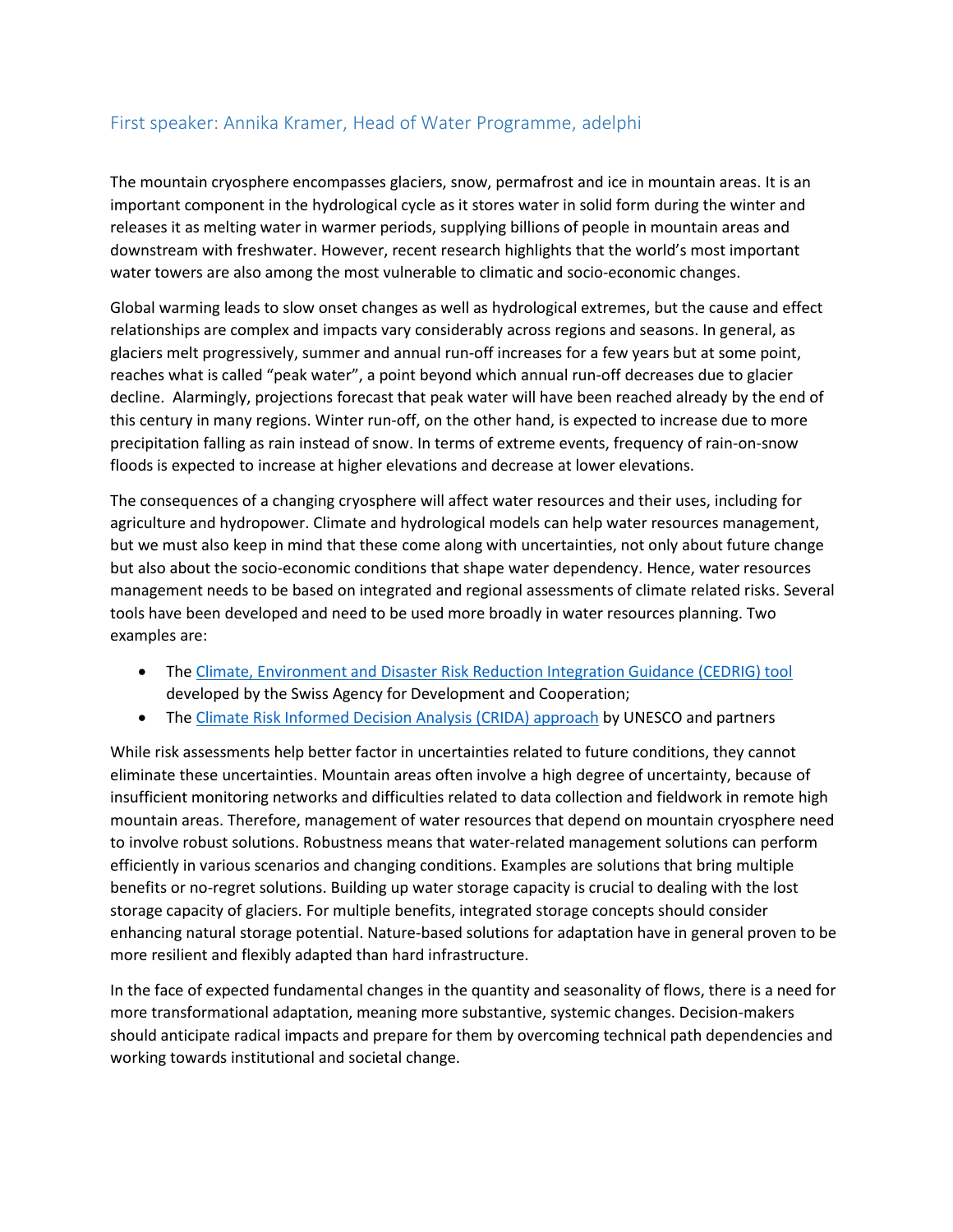# Second speaker: Natalia Acero, Water and Cities Director, Conservation International – Colombia

Natalia provides an example of Integrated Water Resource Management (IWRM) in high mountain ecosystems in Bogota, Columbia. Conservation International (CI) has developed a sustainable landscape approach in an area, called the Páramos Conservation Corridor, which aims at: promoting the conservation of key ecosystem services, restoring freshwater ecosystems and their services, and fostering sustainable agriculture production systems. The main goal is to provide water supply to the Bogota area of 22 municipalities (and 8 million people). The project supports regional, national, and local protected areas to conserve a unique ecosystem of high Andean wetlands, called Páramos.

The high Andean mountains used to be a glacier until around 3000 BC. Over time, the glaciers turned into the Páramos ecosystem, which now has a similar function to the glacier: that of storing water. This ecosystem works as a sponge and provides an essential function for water storage and supply to the region: it stores water during the wet season and provides water downstream during the dry season.

CI evaluated the climate change risks in the Páramos Conservation Corridor, to understand where water storage capacities will be reduced, and how to adapt to ensure water supply to the surrounding urban and agricultural areas. A transformative adaptation strategy based on ecosystem-based approaches is applied. Transformative adaptation is defined as a set of responses that fundamentally change socialecological system states and interactions (structures, functions, ways of thinking) and address the root causes of vulnerability. There are six main concepts that characterise transformative adaptation:

- 1. Persistent across generations
- 2. System-wide cover an entire landscape with socio-ecological links
- 3. Innovative try to introduce new relations, technology, and behavior
- 4. Multi-scale should involve multiple spatial, governmental, and sectoral involvement
- 5. Path-shifting shift in development trajectory towards resilience and equity
- 6. Restructuring changing environmental values and how ecosystems are being used

To illustrate, restructuring water use is addressed with automated irrigation systems, fog traps and reservoirs. Reversing the trends of the Páramos degradation (path-shifting) is done through various restoration approaches. In terms of a system-wide and multiscale approach, CI has tried to involve multiple water users upstream and downstream with different responsibilities. The biggest challenge was not only technical capacity, but also the coordination and involvement of all stakeholders involved. Innovative and persistent strategies include the integration of climate information systems, strengthening institutions to include ecosystem-based adaptation into their plans, and establishing restoration agreements with farmers in the watershed.

# Reflections from discussant: André Wehrli, Regional Water Advisor for Central Asia, SDC

Central Asia is a fascinating region which is semi-arid, but not a water-scarce region per se. Water is very relevant for agriculture as well as for the energy sector. Currently in the Aral Sea Basin, almost 95% of the available water resources are utilised. Water is unequally balanced between Central Asian countries: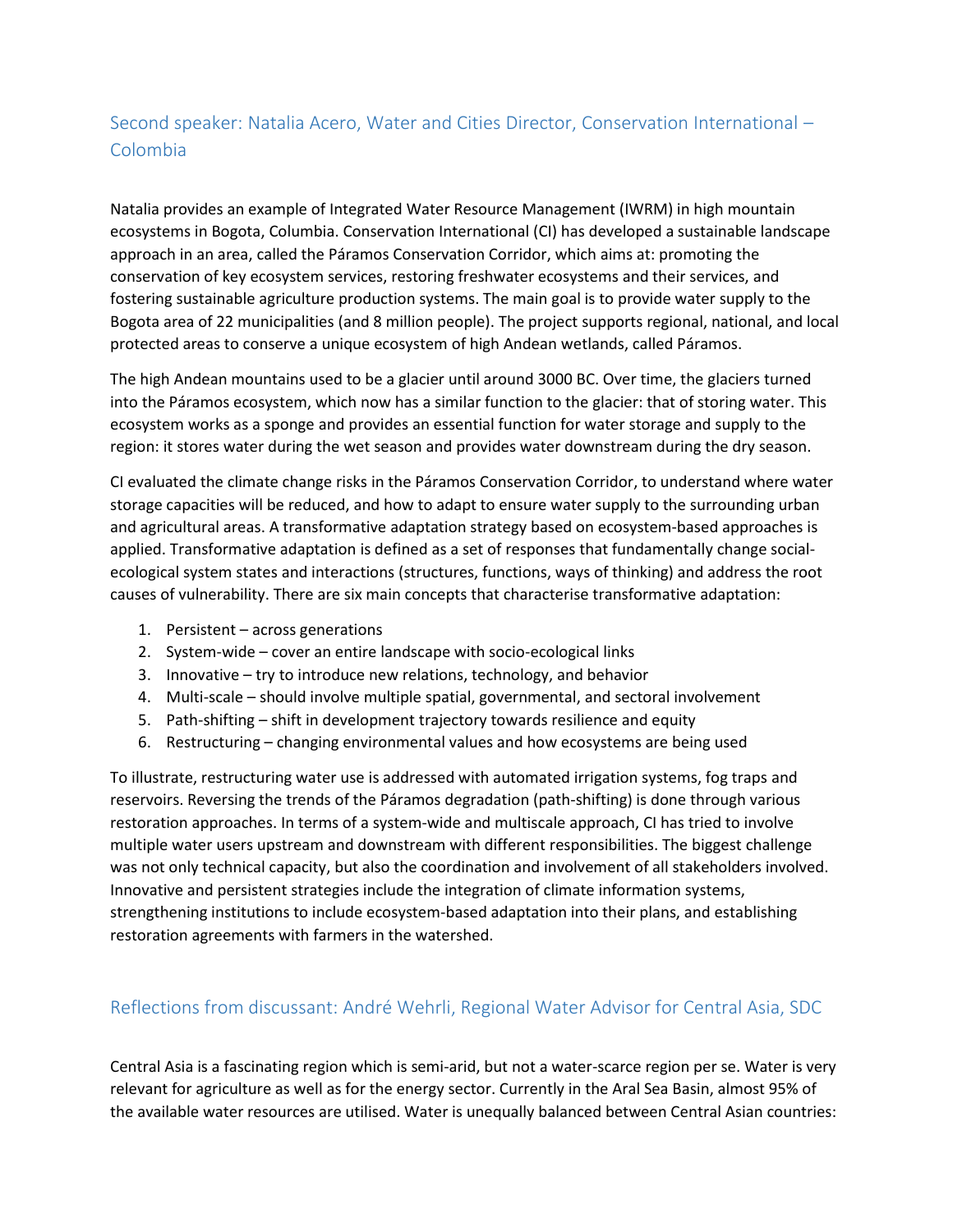there are 5 former Soviet republics in the region, which share two major river basins originating from the mountains in Kyrgyzstan and Tajikistan. Meltwater from the cryosphere supplies about 80% of the total water runoff. In the past half century, up to 30% of the glaciers in these mountains have melted; an equivalent amount is projected to disappear by 2050. This puts entire communities and economies at risk, and highlights the crucial role of the mountain cryosphere as water towers in Central Asia. However, this understanding has not become engrained yet in the population, and with decision-makers in particular. We must work on improving data, move away from information to action towards transformation, and develop and strengthen integrated and regional cooperative approaches. It's a long endeavour but we must do our best to continue supporting these countries to transform.

#### Discussion with participants

(AK – Annika Kramer, NA – Natalia Acero)

*Q: You mentioned transformative adaptation as potentially more effective and necessary, what should be the objectives and principles underlying transformative adaptation, and how do you convince stakeholders to adopt this approach? Can you share good examples how to convince decision-makers?*

AK: Starting with an earlier question about uncertainties and good practices on how to deal with them: Communication is key - communicating uncertainties openly in a way that is understandable is very important. In addition, capacity-development on how to include uncertainties into decision-making needs to be included. Probabilistic forecasts have shown to be helpful in this regard. Communication is also key with regards to transformation. In order to motivate people to change, it can also be helpful to draw a potential positive picture of the future and highlight opportunities instead of just focusing on the threats. The objective of transformational change is to prevent reaching the point where a system collapses. In order to foresee when transformational change will be required, risk assessments are helpful: for communication this can even be relatively simple risk assessments, highlighting, for example, the point in time when there is a high probability that water demands can no longer be met. If you can demonstrate the water security risk along with potential consequences, it will help to convince people that there is a need to change on a systemic level.

*Q: Natalia, you managed to engage with a wide range of stakeholders and convince them for the need of transformative approaches. Can you tell us about the challenges you experienced? What worked well and what did not work?*

NA: Providing a clear picture of the water resources dynamics and of how each stakeholder will be affected in different ways was crucial to engaging everyone. What has to be developed is a collective vision of what will happen if water supply cannot meet all demands, making stakeholders aware of their role in the watershed, their demands in comparison to others, and ways to support water ecosystem conservation. As Annika said, communication is key. Perhaps one of CI's biggest successes in the last years was the economic valuation of ecosystem services to show their importance in terms of economic growth of the city or region. This is a good tool to engage the public.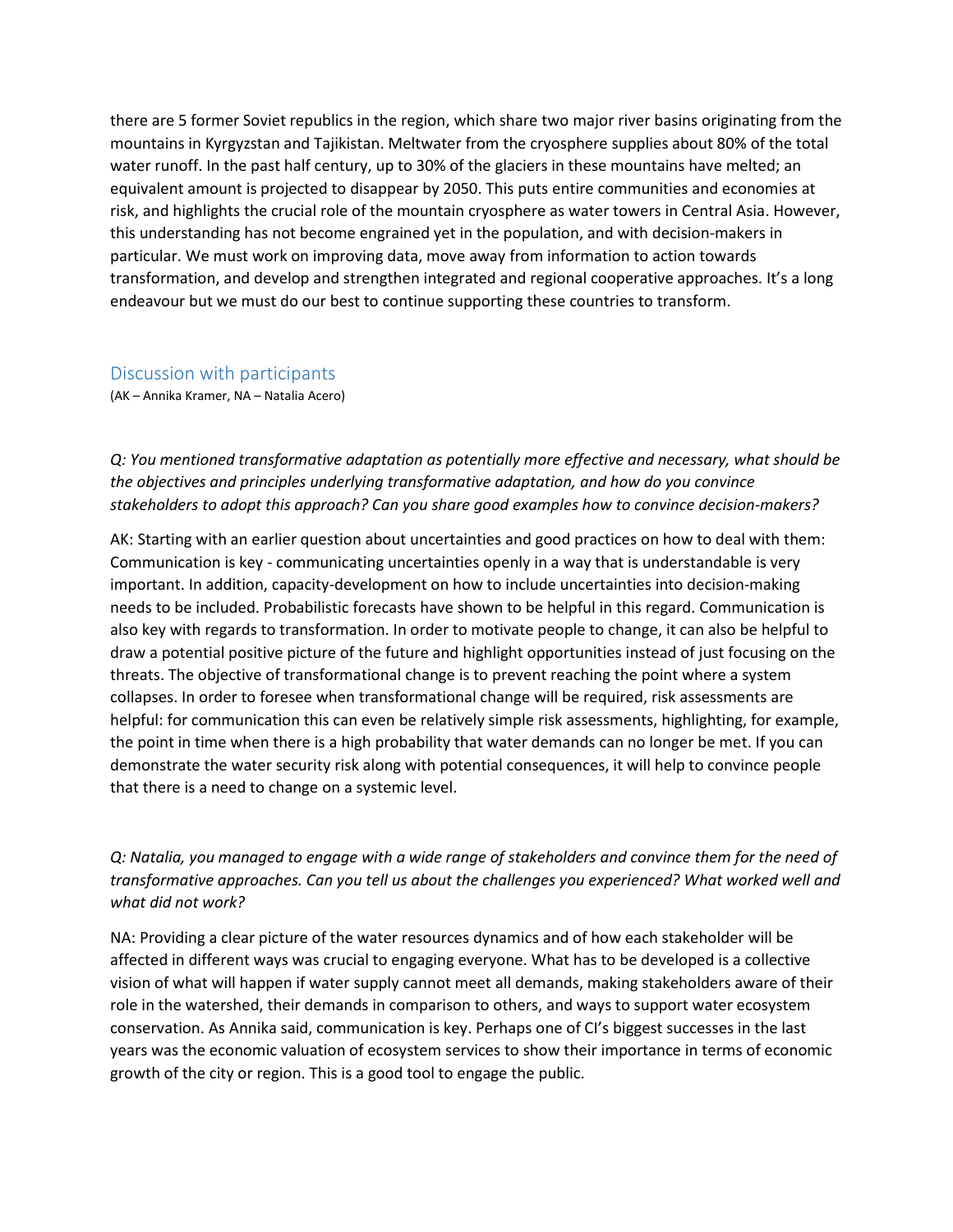#### *Q: How did you define the Páramos Conservation area? What elements were considered?*

NA: We used hydrological modeling to identify watershed boundaries of Bogota's sources for water supply. Based on that, we tried to understand which water utilities in the rural areas benefited from the same watershed, which led us to identify the strategic watersheds that we should work on. We then combined this analysis with the administrative boundaries to determine the boundaries of the conservation area; in Colombia, municipality boundaries are not aligned with watershed boundaries.

#### *Q: Irrigation systems in the Andes are usually very old so it's necessary to improve them., Is it the same in Colombia?*

NA: Yes, although we do not have big irrigation areas here. In this area, the average annual precipitation is around 800mm, and sometimes in the upper watershed it is up to 5000 mm per year, so we have a lot of water. However, due to climate change, we have now experienced some water scarcity and as a result some water conflicts in the dry season, between January and March. We have therefore been promoting irrigation systems and reservoirs, but firstly we need to move to better irrigation technology and improve agriculture practices to reduce water demand.

#### *Q: Can you observe/predict climate tipping points related to melting glaciers. When do you know that business as usual is no longer acceptable?*

AK: I think these are two separate questions. The question of when business as usual is no longer acceptable is a political and societal decision. It should be up to the stakeholders to decide what their goals of water resources management are - do they want to provide water to 10% of their farms, or 20% or 30%? So that's more of a political decision and stakeholders should define those criteria.

The tipping point for glaciers is a bit difficult to define specifically. There is the tipping point of peak water, which can be projected. Then there's another tipping point associated with the irreversibility of the glaciers' disappearance. Glaciologists can model both, but of course with uncertainty.

# Closing remarks by Daniel Maselli, RésEAU focal point

What we can take out of this webinar and the recent trendsheet is the urgent need to quickly adapt and transform. What we have left as a cryosphere, except for the poles, is in high mountain regions. Even in Switzerland, we have irrigation systems, channeling glacial water to distant places where water is needed for agriculture. In places where glaciers have disappeared a long time ago, new ways of storing water, mostly small-scale, have been developed, for example in the Atlas Mountains. Similar solutions have also been applied in Central Asia. We need to move fast to anticipate the disappearing water storage in the cryosphere and find alternative ways to store this water. We do not have the time that the Páramos have had to develop and grow, we need to be smarter and faster.